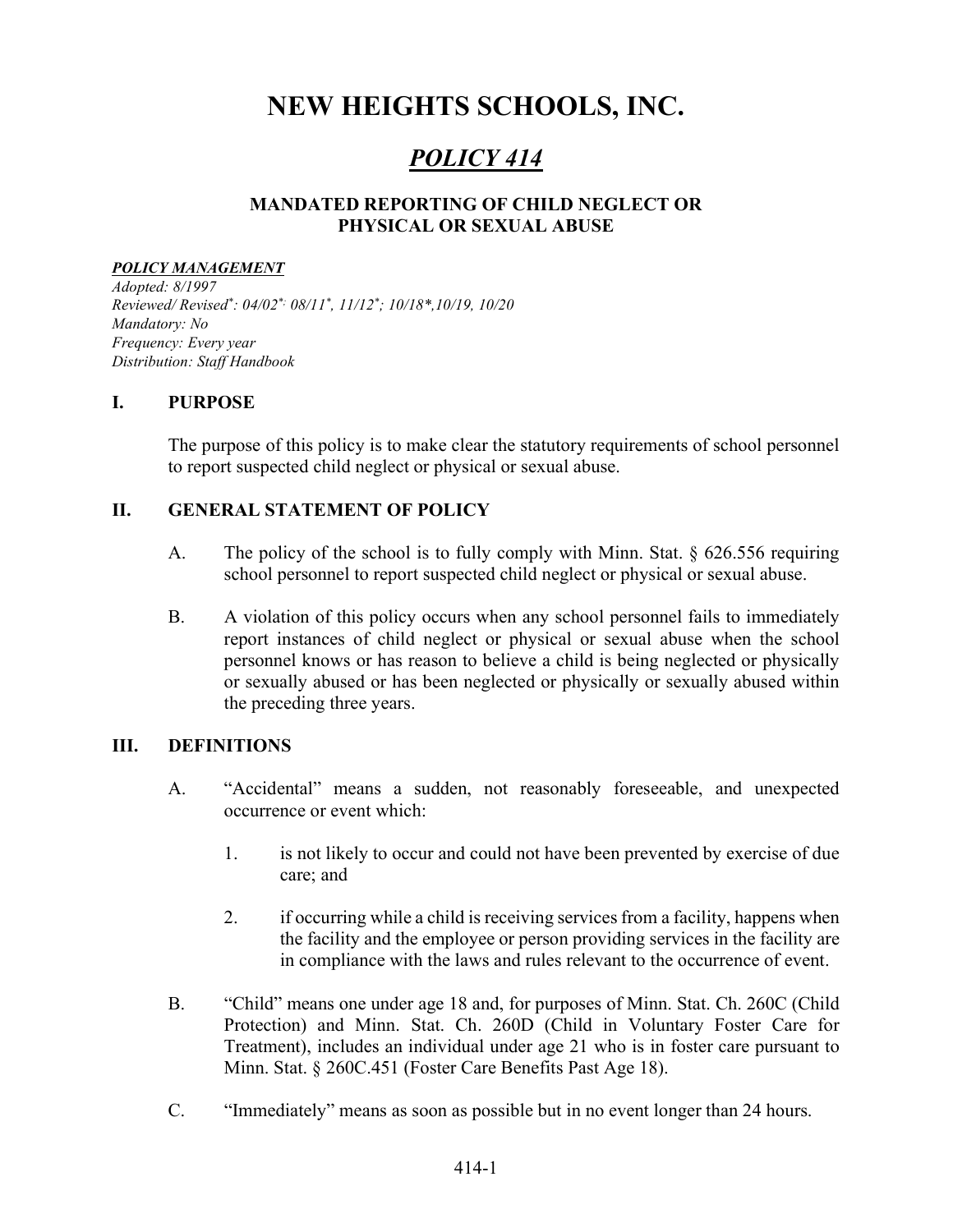- D. "Mandated reporter" means any school personnel who knows or has reason to believe a child is being neglected or physically or sexually abused or has been neglected or physically or sexually abused within the preceding three years.
- E. "Neglect" means the commission or omission of any of the acts specified below, other than by accidental means:
	- 1. failure by a person responsible for a child's care to supply a child with necessary food, clothing, shelter, health care, medical care, or other care required for the child's physical or mental health when reasonably able to do so, including a growth delay, which may be referred to as a failure to thrive, that has been diagnosed by a physician and is due to parental neglect;
	- 2. failure to protect a child from conditions or actions that seriously endanger the child's physical or mental health when reasonably able to do so;
	- 3. failure to provide for necessary supervision or child care arrangements appropriate for a child after considering factors such as the child's age, mental ability, physical condition, length of absence, or environment, when the child is unable to care for his or her own basic needs or safety or the basic needs or safety of another child in his or her care;
	- 4. failure to ensure that a child is educated in accordance with state law, which does not include a parent's refusal to provide his or her child with sympathomimetic medications;
	- 5. prenatal exposure to a controlled substance used by the mother for a nonmedical purpose, as evidenced by withdrawal symptoms in the child at birth, results of a toxicology test performed on the mother at delivery or the child's birth, or medical effects or developmental delays during the child's first year of life that medically indicate prenatal exposure to a controlled substance or the presence of a fetal alcohol spectrum disorder;
	- 6. medical neglect as defined by Minn. Stat. § 260C.007, Subd. 4, Clause (5);
	- 7. chronic and severe use of alcohol or a controlled substance by a parent or person responsible for the care of the child that adversely affects the child's basic needs and safety; or
	- 8. emotional harm from a pattern of behavior which contributes to impaired emotional functioning of the child which may be demonstrated by a substantial and observable effect in the child's behavior, emotional response, or cognition that is not within the normal range for the child's age and stage of development, with due regard to the child's culture.

Neglect does not include spiritual means or prayer for treatment or care of disease where the person responsible for the child's care in good faith has selected and depended on those means for treatment or care of disease, except where the lack of medical care may cause serious danger to the child's health.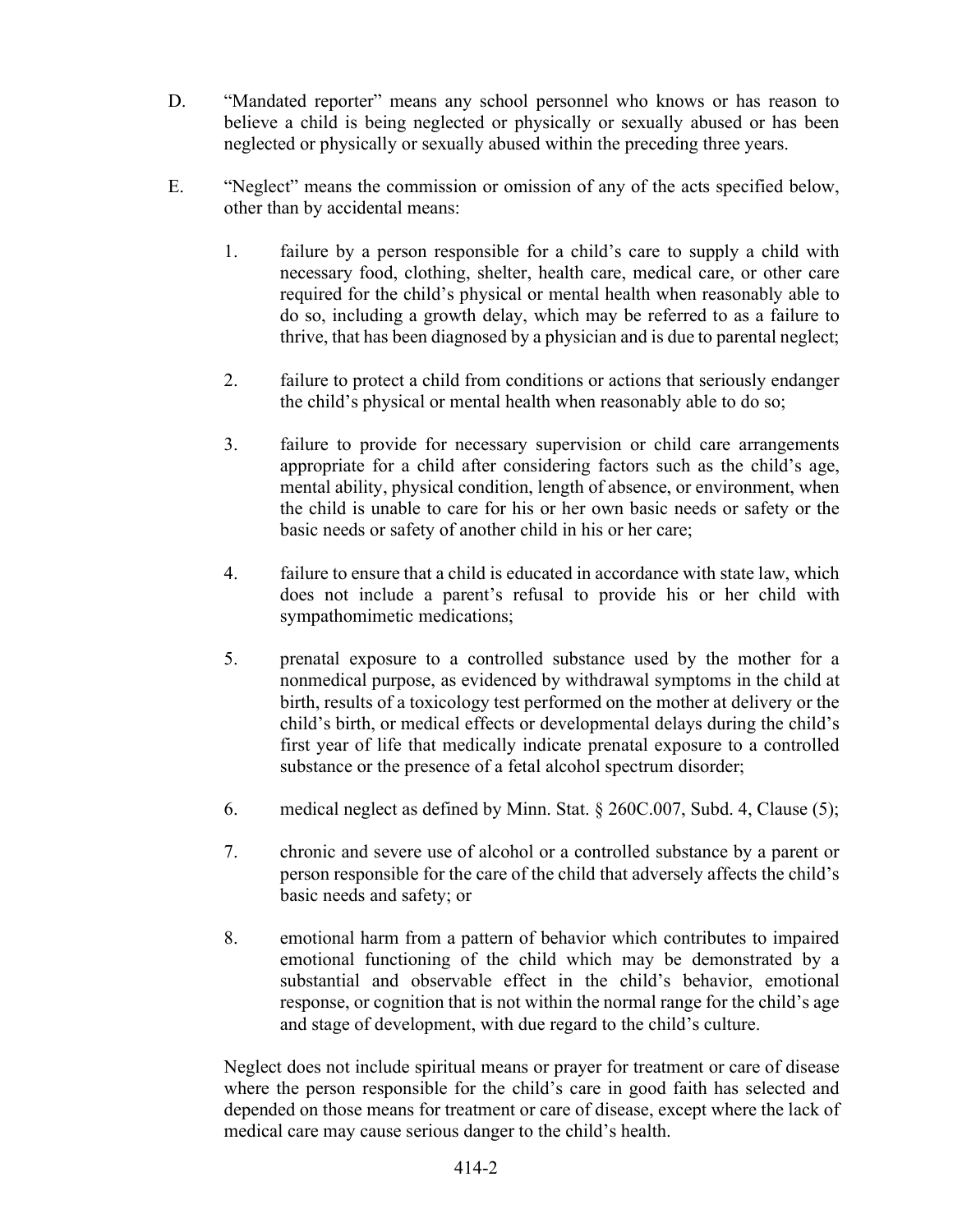- F. "Non-maltreatment mistake" means: (1) at the time of the incident, the individual was performing duties identified in the center's child care program plan required under Minn. Rules Part 9503.0045; (2) the individual has not been determined responsible for a similar incident that resulted in a finding of maltreatment for at least seven years; (3) the individual has not been determined to have committed a similar non-maltreatment mistake under this paragraph for at least four years; (4) any injury to a child resulting from the incident, if treated, is treated only with remedies that are available over the counter, whether ordered by a medical professional or not; and (5) except for the period when the incident occurred, the facility and the individual providing services were both in compliance with all licensing requirements relevant to the incident. This definition only applies to child care centers licensed under Minn. Rules Ch. 9503.
- G. "Physical abuse" means any physical injury, mental injury, or threatened injury, inflicted by a person responsible for the child's care other than by accidental means; or any physical or mental injury that cannot reasonably be explained by the child's history of injuries or any aversive or deprivation procedures, or regulated interventions, that have not been authorized by Minn. Stat.  $\S$  125A.0942 or  $\S$ 245.825.

Abuse does not include reasonable and moderate physical discipline of a child administered by a parent or legal guardian which does not result in an injury. Abuse does not include the use of reasonable force by a teacher, principal, or school employee as allowed by Minn. Stat. § 121A.582.

Actions which are not reasonable and moderate include, but are not limited to, any of the following: (1) throwing, kicking, burning, biting, or cutting a child; (2) striking a child with a closed fist; (3) shaking a child under age three; (4) striking or other actions which result in any nonaccidental injury to a child under 18 months of age; (5) unreasonable interference with a child's breathing; (6) threatening a child with a weapon, as defined in Minn. Stat. § 609.02, Subd. 6; (7) striking a child under age one on the face or head; (8) striking a child who is at least age one but under age four on the face or head, which results in an injury; (9) purposely giving a child poison, alcohol, or dangerous, harmful, or controlled substances which were not prescribed for the child by a practitioner, in order to control or punish the child, or giving the child other substances that substantially affect the child's behavior, motor coordination, or judgment or that result in sickness or internal injury, or subject the child to medical procedures that would be unnecessary if the child were not exposed to the substances; (10) unreasonable physical confinement or restraint not permitted under Minn. Stat. § 609.379 including, but not limited to, tying, caging, or chaining; or (11) in a school facility or school zone, an act by a person responsible for the child's care that is a violation under Minn. Stat. § 121A.58.

 H. "Report" means any communication received by the local welfare agency, police department, county sheriff, or agency responsible for child protection pursuant to this section that describes neglect or physical or sexual abuse of a child and contains sufficient content to identify the child and any person believed to be responsible for the neglect or abuse, if known.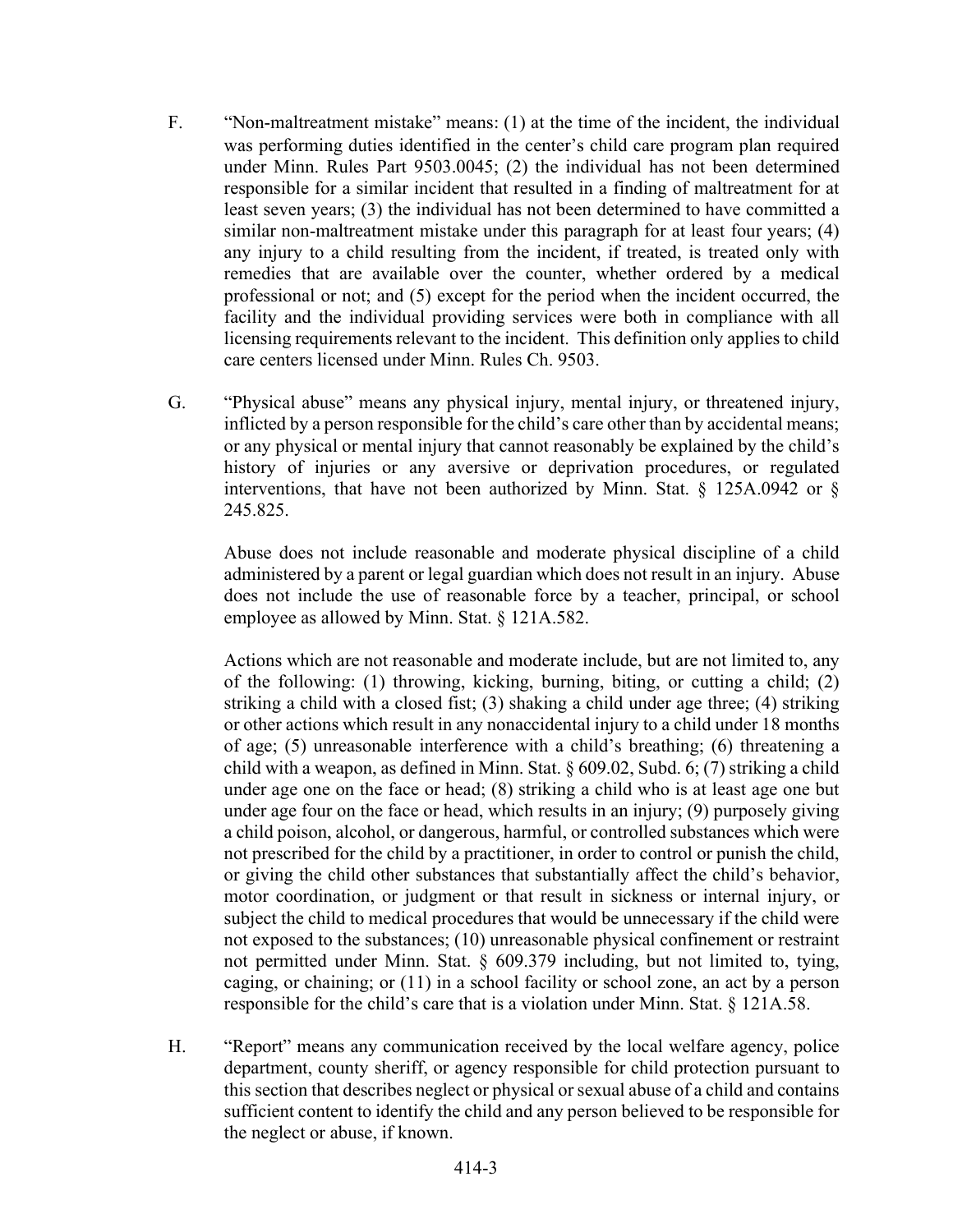- I. "School personnel" means professional employee or professional's delegate of the school who provides health, educational, social, psychological, law enforcement, or child care services.
- J. "Sexual abuse" means the subjection of a child by a person responsible for the child's care, by a person who has a significant relationship to the child (as defined in Minn. Stat. § 609.341, Subd. 15), or by a person in a current or recent position of authority (as defined in Minn. Stat. § 609.341, Subd. 10) to any act which constitutes a violation of Minnesota statutes prohibiting criminal sexual conduct. Such acts include sexual penetration, sexual contact, solicitation of children to engage in sexual conduct, and communication of sexually explicit materials to children. Sexual abuse also includes any act involving a minor which constitutes a violation of Minnesota statutes prohibiting prostitution or use of a minor in a sexual performance. Sexual abuse includes all reports of known or suspected child sex trafficking involving a child who is identified as a victim of sex trafficking. Sexual abuse includes threatened sexual abuse which includes the status of a parent or household member who has committed a violation which requires registration under Minn. Stat. § 243.166, Subd. 1b(a) or (b) (Registration of Predatory Offenders).
- K. "Mental injury" means an injury to the psychological capacity or emotional stability of a child as evidenced by an observable or substantial impairment in the child's ability to function within a normal range of performance and behavior with due regard to the child's culture.
- L. "Person responsible for the child's care" means (1) an individual functioning within the family unit and having responsibilities for the care of the child such as a parent, guardian, or other person having similar care responsibilities, or (2) an individual functioning outside the family unit and having responsibilities for the care of the child such as a teacher, school principal and other school employees or agents, or other lawful custodian of a child having either full-time or short-term care responsibilities including, but not limited to, day care, babysitting whether paid or unpaid, counseling, teaching, and coaching.
- M. "Threatened injury" means a statement, overt act, condition, or status that represents a substantial risk of physical or sexual abuse or mental injury. Threatened injury includes, but is not limited to, exposing a child to a person responsible for the child's care who has subjected the child to, or failed to protect a child from, egregious harm, or a person whose parental rights were involuntarily terminated, been found palpably unfit, or one from whom legal and physical custody of a child has been involuntarily transferred to another.

# IV. REPORTING PROCEDURES

A. A mandated reporter as defined herein shall immediately report the neglect or physical or sexual abuse, which he or she knows or has reason to believe is happening or has happened within the preceding three years, to the local welfare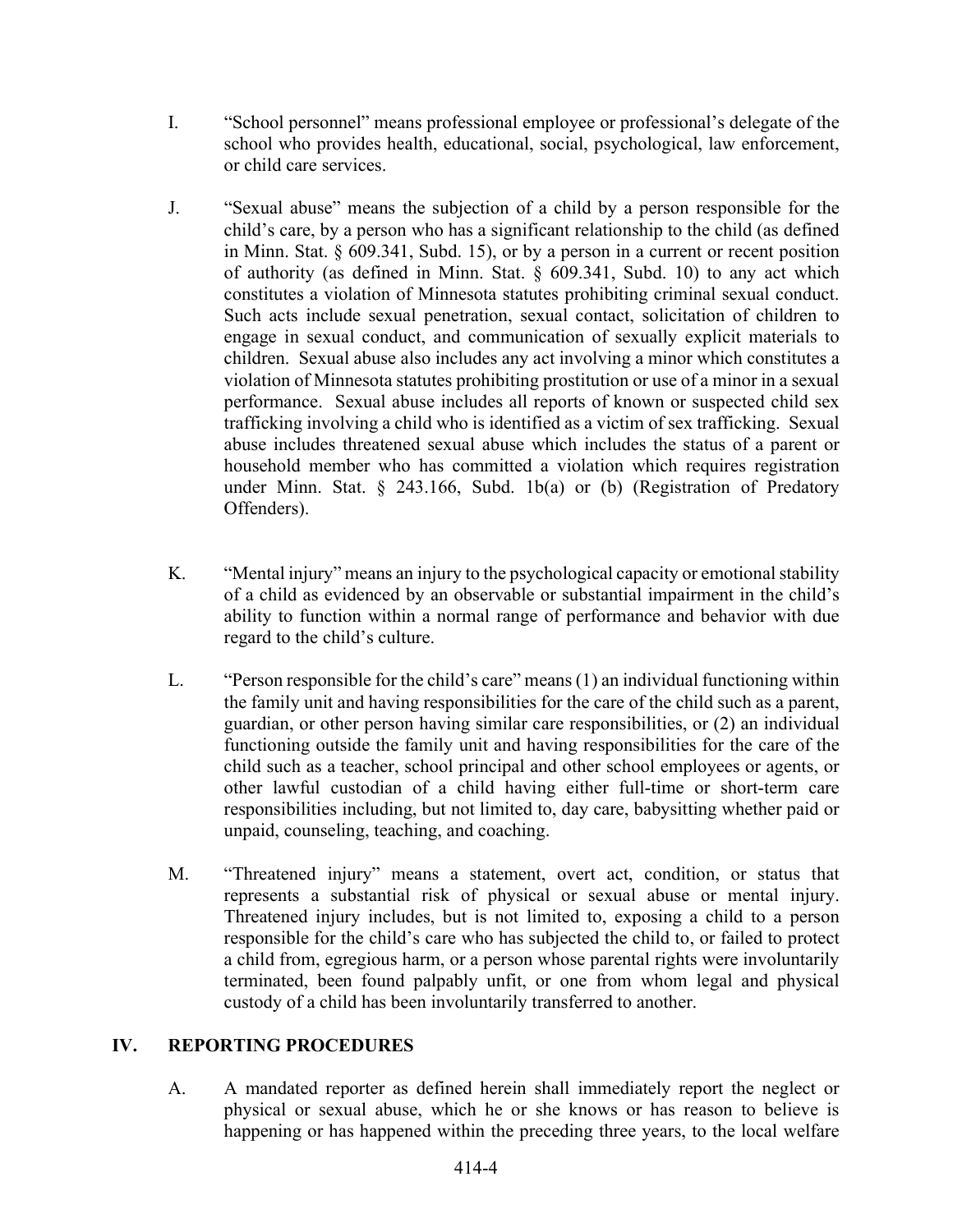agency, police department, county sheriff, tribal social services, or tribal police department. The reporter will include his or her name and address in the report.

- B. If the immediate report has been made orally, by telephone or otherwise, the oral report shall be followed by a written report within 72 hours (exclusive of weekends and holidays) to the appropriate police department, the county sheriff, local welfare agency, or agency responsible for assisting or investigating maltreatment. The written report shall identify the child, any person believed to be responsible for the abuse or neglect of the child if the person is known, the nature and extent of the abuse or neglect and the name and address of the reporter.
- C. Regardless of whether a report is made, as soon as practicable after a school receives information regarding an incident that may constitute maltreatment of a child in a school facility, the school shall inform the parent, legal guardian, or custodian of the child that an incident has occurred that may constitute maltreatment of the child, when the incident occurred, and the nature of the conduct that may constitute maltreatment.
- D. A mandated reporter who knows or has reason to know of the deprivation of parental rights or the kidnapping of a child shall report the information to the local police department or the county sheriff.
- E. With the exception of a health care professional or a social service professional who is providing the woman with prenatal care or other health care services, a mandated reporter shall immediately report to the local welfare agency if the person knows or has reason to believe that a woman is pregnant and has used a controlled substance for a nonmedical purpose during the pregnancy, including, but not limited to, tetrahydrocannabinol, or has consumed alcoholic beverages during the pregnancy in any way that is habitual or excessive.
- F. A person mandated by Minnesota law and this policy to report who fails to report may be subject to criminal penalties and/or discipline, up to and including termination of employment.
- G. Submission of a good faith report under Minnesota law and this policy will not adversely affect the reporter's employment, or the child's access to school.
- H. Any person who knowingly or recklessly makes a false report under the provisions of applicable Minnesota law or this policy shall be liable in a civil suit for any actual damages suffered by the person or persons so reported and for any punitive damages set by the court or jury, and the reckless making of a false report may result in discipline. The court may also award attorney's fees.

[Note: The Minnesota Department of Education (MDE) is responsible for assessing or investigating allegations of child maltreatment in schools. Although a report may be made to any of the agencies listed in Section IV. A., above, and there is no requirement to file more than one report, if the initial report is not made to MDE, it would be helpful to MDE if schools also report to MDE.]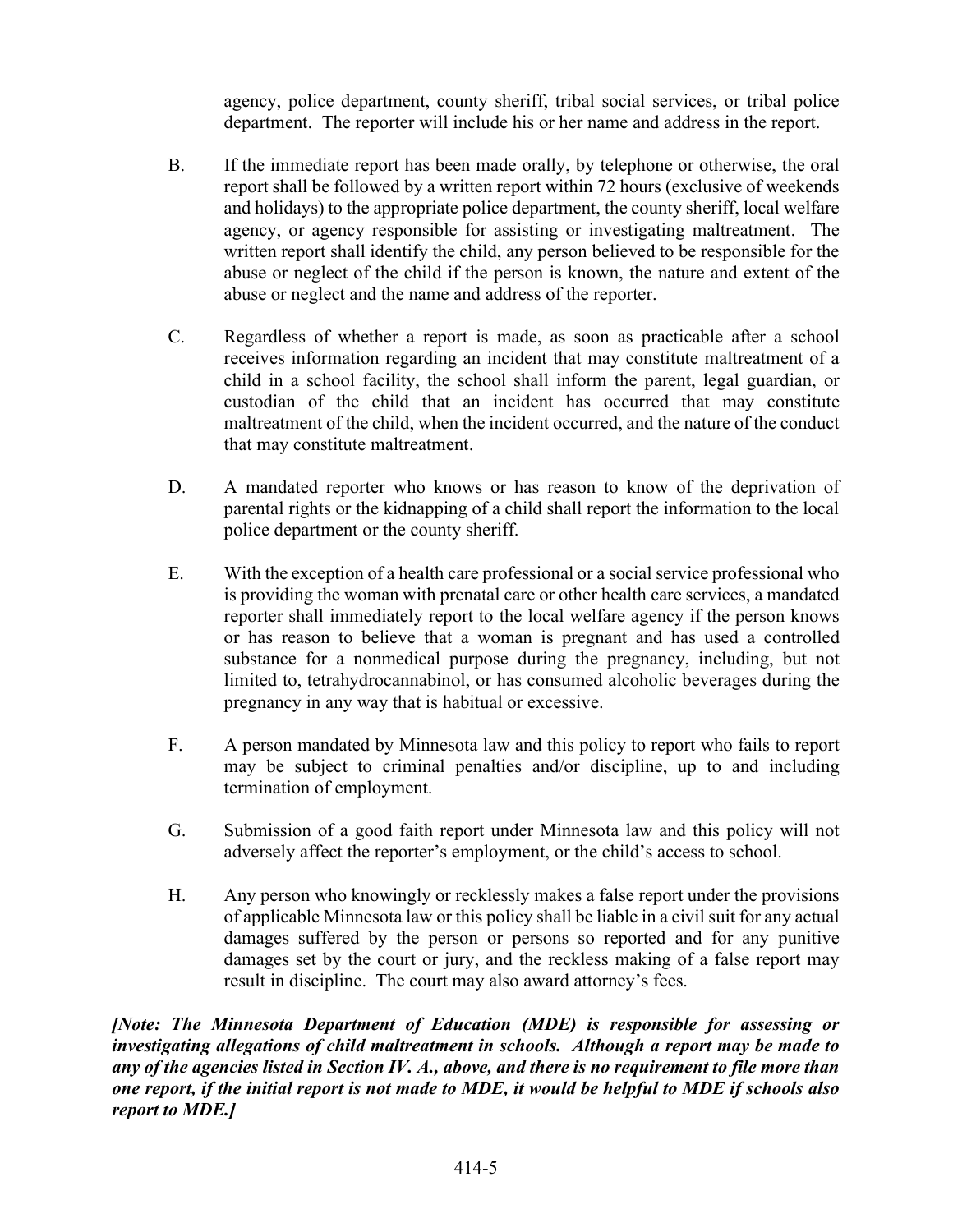# V. INVESTIGATION

- A. The responsibility for investigating reports of suspected neglect or physical or sexual abuse rests with the appropriate county, state, or local agency or agencies. The agency responsible for assessing or investigating reports of child maltreatment has the authority to interview the child, the person or persons responsible for the child's care, the alleged perpetrator, and any other person with knowledge of the abuse or neglect for the purpose of gathering the facts, assessing safety and risk to the child, and formulating a plan. The investigating agency may interview the child at school. The interview may take place outside the presence of a school official. The investigating agency, not the school, is responsible for either notifying or withholding notification of the interview to the parent, guardian or person responsible for the child's care. School officials may not disclose to the parent, legal custodian, or guardian the contents of the notification or any other related information regarding the interview until notified in writing by the local welfare or law enforcement agency that the investigation or assessment has been concluded.
- B. When the investigating agency determines that an interview should take place on school property, written notification of intent to interview the child on school property will be received by school officials prior to the interview. The notification shall include the name of the child to be interviewed, the purpose of the interview, and a reference to the statutory authority to conduct an interview on school property.
- C. Except where the alleged perpetrator is believed to be a school official or employee, the time and place, and manner of the interview on school premises shall be within the discretion of school officials, but the local welfare or law enforcement agency shall have the exclusive authority to determine who may attend the interview. The conditions as to time, place, and manner of the interview set by the school officials shall be reasonable and the interview shall be conducted not more than 24 hours after the receipt of the notification unless another time is considered necessary by agreement between the school officials and the local welfare or law enforcement agency. Every effort must be made to reduce the disruption of the educational program of the child, other students, or school employees when an interview is conducted on school premises.
- D. Where the alleged perpetrator is believed to be a school official or employee, the school shall conduct its own investigation independent of MDE and, if involved, the local welfare or law enforcement agency.
- E. Upon request by MDE, the school shall provide all requested data that are relevant to a report of maltreatment and are in the possession of a school facility, pursuant to an assessment or investigation of a maltreatment report of a student in school. The school shall provide the requested data in accordance with the requirements of the Minnesota Government Data Practices Act, Minn. Stat. Ch. 13, and the Family Educational Rights and Privacy Act, 20 U.S.C. § 1232g.

# VI. MAINTENANCE OF SCHOOL RECORDS CONCERNING ABUSE OR POTENTIAL ABUSE